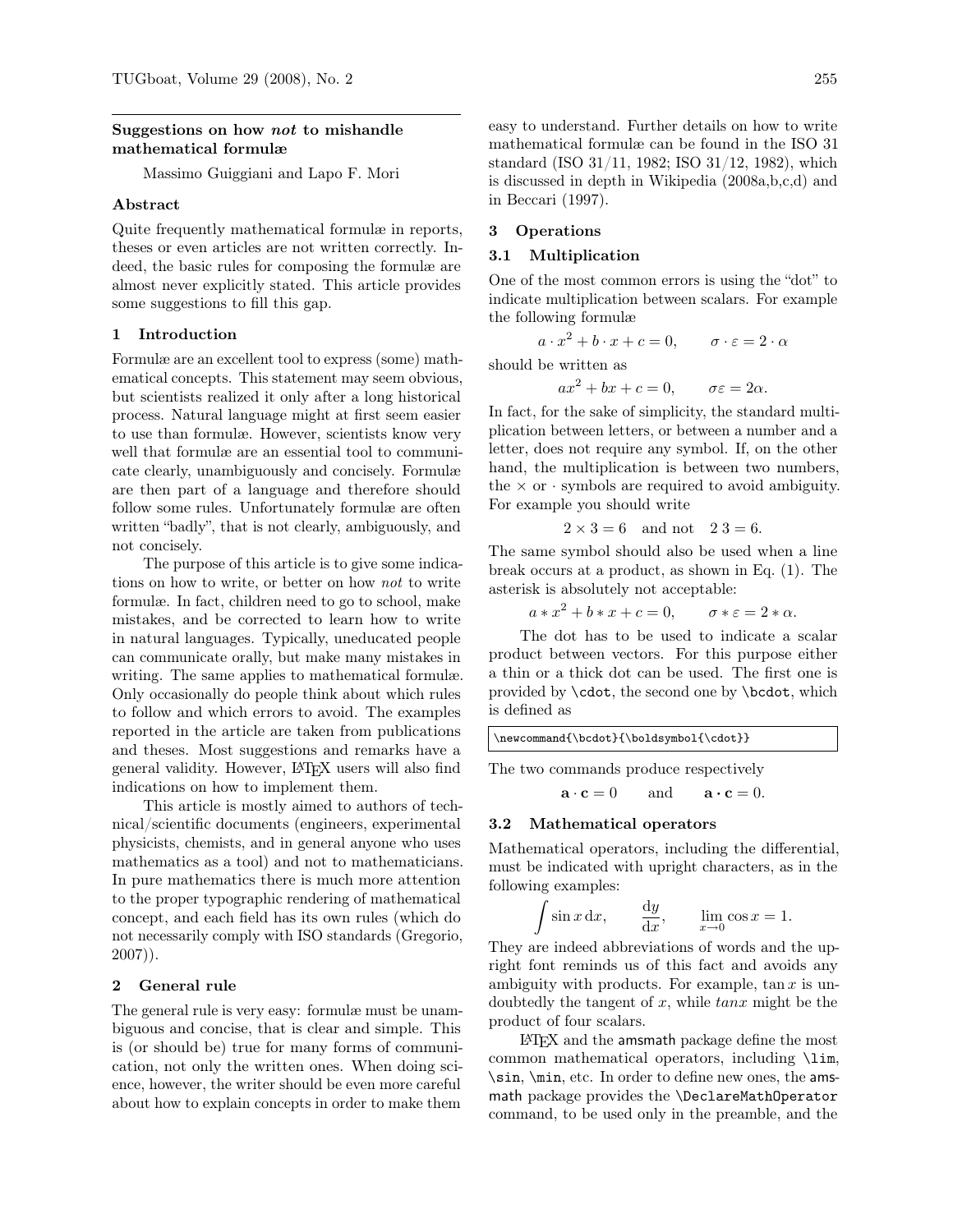\operatorname that allows one to define an operator directly in the text. For example

 $argmax f(x)$ 

can be obtained in two ways:

• declaring in the preamble

\DeclareMathOperator{\argmax}{argmax}

and then using in the text

 $\argmax f(x)$ 

• directly using in the text

\operatorname{argmax} f(x)

Defining an operator is different than using \mathrm[1](#page-0-0) because the first one also takes care of the space between the operator and its argument. Note for example the difference between

 $\sin x$  and  $\sin x$ 

obtained respectively with

\sin x

and

\mathrm{sin}x

Moreover, operators correctly handle superscripts and subscripts as for limits. For example

$$
\lim_{x \to \infty} \frac{1}{x}
$$

can be easily obtained with

## \lim\_{x\to\infty}\frac{1}{x}

A peculiar definition is required to properly write the differential symbol. It is in fact an operator that has a space only on its left. In [Beccari](#page-7-4) [\(2007b\)](#page-7-4) the following solution is proposed:

 $\newcommand{\ud}{\mathbf{}' \mathbf{d}}$ 

It uses an empty operator and eliminates the space on its left with  $\lambda$ !.<sup>[2](#page-0-0)</sup> Note the difference between

$$
\int \sin x dx \qquad \text{and} \qquad \int \sin x dx,
$$

where the differential is obtained respectively with \mathrm{d} and \ud.

## 3.3 Multi-line equations

Long equations sometimes need to be split over several lines. The general rule is to indicate the operation or relation symbols *only once* at the end of the line for text style formulæ and at the beginning of the line for display style formulæ<sup>[3](#page-0-0)</sup>

$$
f = \frac{a}{b} \left[ \sin\left(\frac{c}{d}\right) + \tan\left(\frac{c}{d}\right) \right]
$$

$$
\times \left[ 1 + \sin\left(\frac{e}{f}\right) - \cos\left(\frac{g}{h}\right) \right]. \quad (1)
$$

Operation and relation symbols should always be indicated only once because it is simpler and, more importantly, to avoid ambiguity. If, for example, you write

<span id="page-1-0"></span>
$$
a = b + c + d -
$$

$$
-e - f,
$$

it is not clear which of the following two you mean:

$$
a = b + c + \boxed{d - e - f}
$$

$$
a = b + c + \boxed{d + e - f}.
$$

This rule also applies to equalities:

$$
a = b + c + d
$$

$$
= -e - f
$$

$$
\simeq g.
$$

## 3.3.1 LATEX commands

While LAT<sub>EX</sub> automatically splits long text style formulæ, the author has to do this manually with display style equations. The amsmath package provides several environments to split equations, such as split, multline, gather, align, aligned, alignat; refer to the amsmath package documentation [\(American Mathe](#page-7-6)[matical Society, 2002\)](#page-7-6) for the details.

#### 3.3.2 How to handle parentheses

When using the **\left** and **\right** commands to let L<sup>A</sup>TEX automatically choose the bracket size, problems may arise if the formula is split between **\left** and \right. For example the code

| \begin{multline*}                       |  |
|-----------------------------------------|--|
| $f(x,y,z) = (1+x+y-z)\left[\pi\right]$  |  |
| $+\sin\left(\frac{a}{b}\right)$         |  |
| $+\cos\left(\frac{c}{d}\right)\right].$ |  |
| \end{multline*}                         |  |

<sup>3</sup> Text style formula means a formula that appears inside a line of text [\(Knuth, 1992\)](#page-8-4), such as  $c = a + b$ , while display style formula means a formula that occupies a line by itself [\(Knuth, 1992\)](#page-8-4), such as

$$
c = a + b.
$$

The first ones can be obtained in LAT<sub>E</sub>X with the  $\text{\$} \dots \text{\$}$  command, while the second ones can alternatively be obtained with the  $\langle [\ldots] \rangle$  command or the equation environment.

<sup>&</sup>lt;sup>1</sup> \mathrm can be used to obtain an upright font in mathematical mode. The other methods to use an upright font in mathematical mode are described in par. [5.1.1.](#page-4-0)

<sup>&</sup>lt;sup>2</sup> \! inserts a negative space as wide as the one that TEX inserts between an operator and a variable [\(Beccari, 2007a\)](#page-7-5).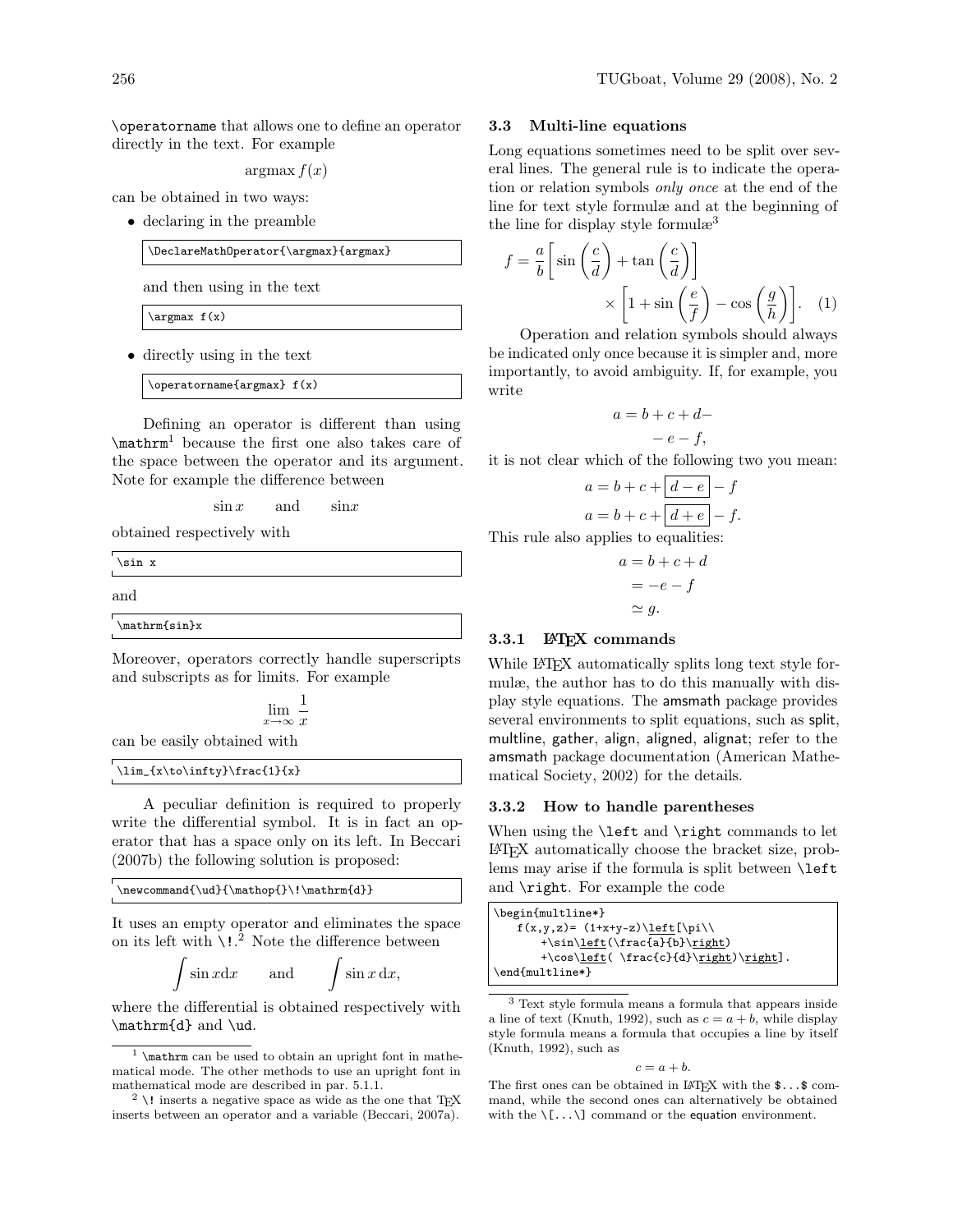cannot be compiled because L<sup>A</sup>TEX expects all the \left to be closed by the respective \right inside each line.

A solution is to close \left and \right respectively with \right. and \left.

| \begin{multline*}                        |
|------------------------------------------|
| $f(x,y,z) = (1+x+y-z)\left[\pi\right.\)$ |
| \left.+\sin\left(\frac{a}{b}\right)      |
| $+\cos\left(\frac{c}{d}\right)\right].$  |
| \end{multline*}                          |

but now the bracket dimension for each couple \left and \right are computed independently and this can lead to awful results such as

$$
f(x, y, z) = (1 + x + y - z) \left[ \pi + \sin\left(\frac{a}{b}\right) + \cos\left(\frac{c}{d}\right) \right].
$$

A possible solution is to find the tallest term, in this case

$$
\left(\frac{a}{b}\right),
$$

and to insert it inside a \vphantom command in the other line

```
\begin{multline*}
   f(x,y,z)= (1+x+y-z)\leq f(\pi\vphi\left(\frac{a}{b}\right) \right.\\left.+\sin\left(\frac{a}{b}\right)
       +\cos\left(\frac{c}{d}\right)\right].
\end{multline*}
```
obtaining

$$
f(x, y, z) = (1 + x + y - z) \left[ \pi + \sin\left(\frac{a}{b}\right) + \cos\left(\frac{c}{d}\right) \right].
$$

Another solution is to use fixed height brackets[4](#page-0-0) instead of looking for the tallest element. For example the code

| \begin{multline*}                   |
|-------------------------------------|
| $f(x,y,z) = (1+x+y-z)\Big  \psi($   |
| $+\sin\Big(\frac{a}{b}\Big)$        |
| +\cos\Bigl(\frac{c}{d}\Bigr)\Bigr]. |
| \end{multline*}                     |

gives

$$
f(x, y, z) = (1 + x + y - z) \left[ \pi + \sin\left(\frac{a}{b}\right) + \cos\left(\frac{c}{d}\right) \right].
$$

Note that this solution is applicable only to cases in which brackets are not taller than \Bigg.

In addition to the previous solutions, Michael Downes and Morten Høgholm developed the breqn package to automatically handle this problem. When the package is loaded, the \left and \right commands work properly even when the equation is split.

### 3.4 Punctuation

There are two approaches on how to handle external punctuation, that is, the punctuation in display style formulæ. Some authors think that it should never be used [\(Beccari, 2007a\)](#page-7-5), others that it is necessary and essential.<sup>[5](#page-0-0)</sup> Whichever of these two conventions you choose, the fundamental thing is to be consistent and always use the same method.

The authors of this article believe that formulæ, both in display and text style, are part of the argumentation and so punctuation should be used to help the reader. An example of good use of punctuation is:

| Since             |           |
|-------------------|-----------|
|                   | $a = b$   |
| and               |           |
|                   | $b=c$ ,   |
| it is proven that |           |
|                   | $a = c$ . |

## 4 Variables

4.1 Vectors and matrices

### 4.1.1 Synthetic notation

Vectors are usually indicated with bold face lower case letters $^6$  $^6$ 

$$
3\mathbf{a} + \alpha \mathbf{c} = \mathbf{v}.
$$

Other notations such as

$$
\vec{a}, \quad \underline{a}, \quad \{a\}, \quad [a]
$$

should be avoided.

The same applies to matrices which can be indicated with upper case bold face letters

 $A x = h$ 

avoiding expressions such as

$$
[A]\{x\} = \{b\}.
$$

In a linear algebra text, which deals entirely with matrices and vectors, it is perfectly legitimate to get rid of the bold face and simply write

$$
Ax = b.
$$

<sup>4</sup> Fixed height brackets can be obtained with the commands  $\bigg\{x, \Big\}$ ,  $\bigg\{x, \big\}$ , and  $\Big\}$  (where x is 'l' for left brackets, 'r' for right brackets, 'm' or nothing for a regular symbol).

<sup>5</sup> Most mathematics books, new and old ones (including books typeset with metal movable type), use, although not always consistently, semicolon, comma, and full stop in display style equations [\(Bellacchi, 1894;](#page-7-7) [Bertini, 1907;](#page-7-8) [Bianchi, 1899;](#page-7-9) [Bonola, 1906;](#page-7-10) [Burali-Forti, 1904;](#page-7-11) [Caprilli, 1912;](#page-7-12) [Cesaro, 1894;](#page-7-13) [Dini, 1878;](#page-7-14) [Fubini, 1908;](#page-7-15) [Gazzaniga, 1903;](#page-7-16) [Peano, 1887;](#page-8-5) [Sacchi,](#page-8-6) [1854;](#page-8-6) [Veronese, 1891;](#page-8-7) [Vivanti, 1916\)](#page-8-8).

<sup>6</sup> Upright bold face characters in mathematical mode can be obtained with the \mathbf command.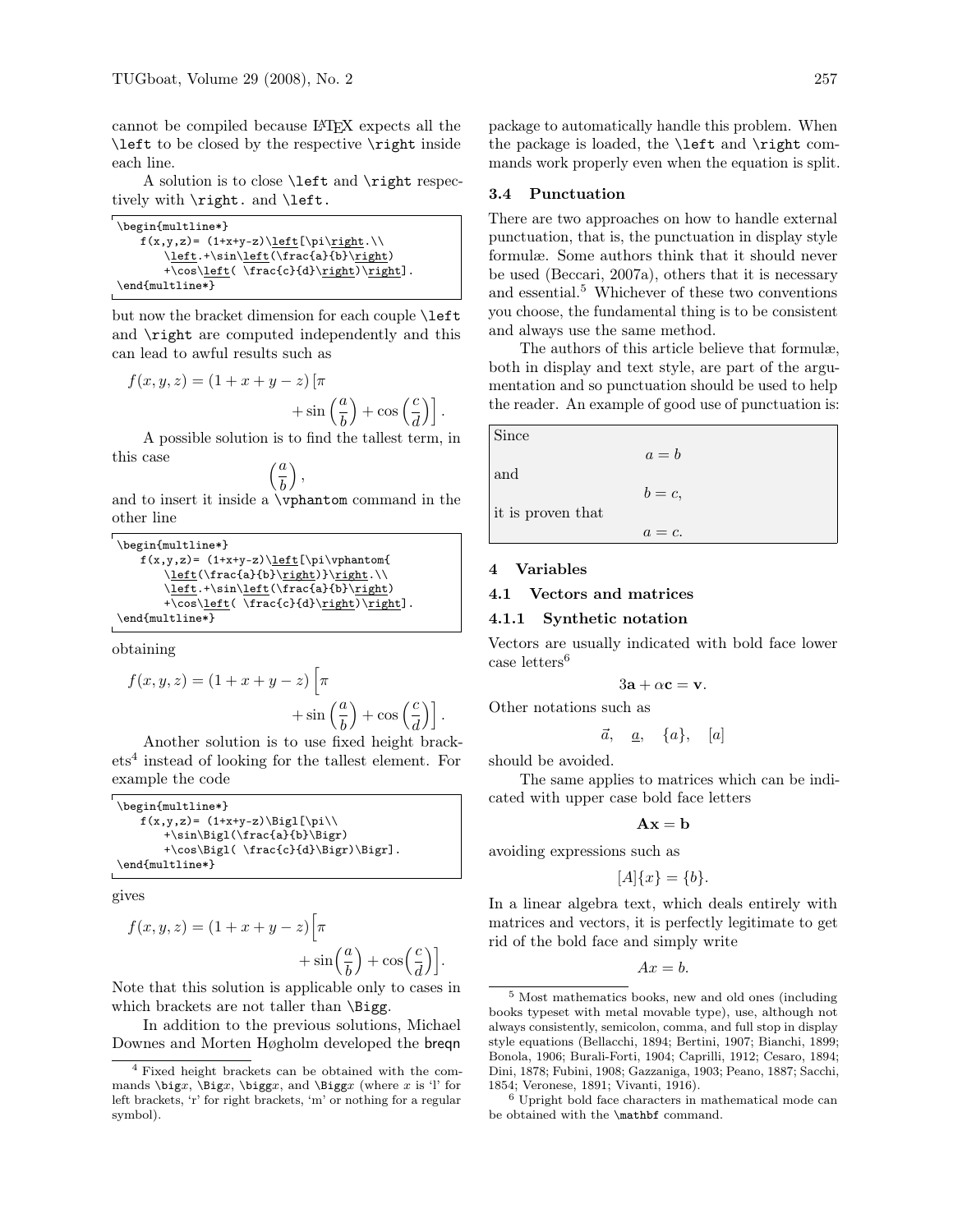### 4.1.2 Component notation

In some cases it is necessary to show explicitly vector and matrix components. Books and theses often report expressions like

$$
\begin{pmatrix} a_{11} & a_{12} & a_{13} \ a_{21} & a_{22} & a_{23} \ a_{31} & a_{32} & a_{33} \end{pmatrix} \begin{pmatrix} x_1 \ x_2 \ x_3 \end{pmatrix} = \begin{pmatrix} b_1 \ b_2 \ b_3 \end{pmatrix}.
$$

This notation should be avoided because it uses different brackets for matrices and vectors and also because it uses curly brackets for vectors. Much better is the following:

<span id="page-3-0"></span>
$$
\begin{bmatrix} a_{11} & a_{12} & a_{13} \ a_{21} & a_{22} & a_{23} \ a_{31} & a_{32} & a_{33} \end{bmatrix} \begin{bmatrix} x_1 \ x_2 \ x_3 \end{bmatrix} = \begin{bmatrix} b_1 \ b_2 \ b_3 \end{bmatrix}.
$$
 (2)

Although there is no rule or customary practice on the type of brackets to use for vectors and matrices in component notation, it is advisable to:

- use either round or square brackets and avoid all the other types (curly, angle, etc.);
- maintain the same notation for both matrices and vectors<sup>[7](#page-0-0)</sup> throughout the document.

Matrices and vectors should be written in LATFX with the following environments provided by the amsmath package: pmatrix (for round brackets) and bmatrix (for square brackets). For example Eq. [\(2\)](#page-3-0) can be obtained with

| \begin{bmatrix}                          |
|------------------------------------------|
| $A_{11}$ $A_{2}$ $A_{3}$ $(12)$ $A_{13}$ |
| A {21}&A {22}&A {23}\\                   |
| $A_{31}$ $kA_{32}$ $kA_{33}$ \\          |
| \end{bmatrix}                            |
| \begin{bmatrix}                          |
| a $1 \vee a 2 \vee a 3$                  |
| $\%$ \end{bmatrix}                       |
| $\end{frac}$ =                           |
| \begin{bmatrix}                          |
| $b$ 1\\ b 2\\ b 3                        |
| $\end{frac}$                             |

When a column vector has to appear in the text in component notation, it is advisable to represent it as a transposed row vector in order not to add too much space between lines. There are at least two notations for row vectors in the text. The first one consists in using the notation for display style vectors. For example you could write  $\mathbf{v} = [v_1 \; v_2 \; v_3]^T$ with

 $\mathbf{v} = [v_1\; v_2\; v_3]$ <sup>-T</sup>

The second one, adopted for example by [Strang](#page-8-9) [\(2005\)](#page-8-9), is more compact and consists in separating the component with commas without indicating the transposition, which is implicit. For example you could write  $\mathbf{v} = (v_1, v_2, v_3)$  with

| $\mathbf{v} = (v_1, v_2, v_3)$ |  |
|--------------------------------|--|
|--------------------------------|--|

In either case, the pmatrix and bmatrix environments should not be used since they would produce too big brackets.

The choice between round and square brackets depends only on personal taste.

#### 4.2 One symbol, one letter

A mathematical symbol is usually indicated by *one* letter, not two or three. If, for example, we want to suggest that the *factor of safety* is equal to three, we should not write

 $FoS = 3$ 

because  $F \circ S$  looks like the product between three scalars. It is much better to use a subscript

$$
F_{\rm s}=3.
$$

CG is quite often used to indicate the center of gravity. Wouldn't  $G$  be better?

ISO standards admit some exceptions, such as Mach number Ma and Reynolds number Re, which are represented by two letters. In these rare cases in which the italic font is used for a symbol of several letters, the \mathit command should be used to avoid spacing problems between the letters. Note for example the difference between  $Ma$  and  $Ma$ , obtained respectively with \$Ma\$ and \$\mathit{Ma}\$. In the first case the spacing between  $M$  and  $\alpha$  might induce one to consider it as a product while in the second case the spacing is correct.

Formulæ should never include whole words such as

$$
mass \times acceleration = force.
$$

First of all, this should be a vector relation and the formula does not suggest it. Moreover the words should be written in an upright font

 $mass \times acceleration = force$ ,

in order to have the right spacing between letters. However it is still not as clear and concise as

 $m\mathbf{a} = \mathbf{F}$ .

Another common error consists in using in a formula the same symbols employed in a computer program. For example

$$
A_{I}t + B_{I}t = d_{k}t
$$

instead of

$$
A + B = d.
$$

<sup>7</sup> In fact, in component notation, a vector is just a one column (or one row, depending on the convention adopted) matrix.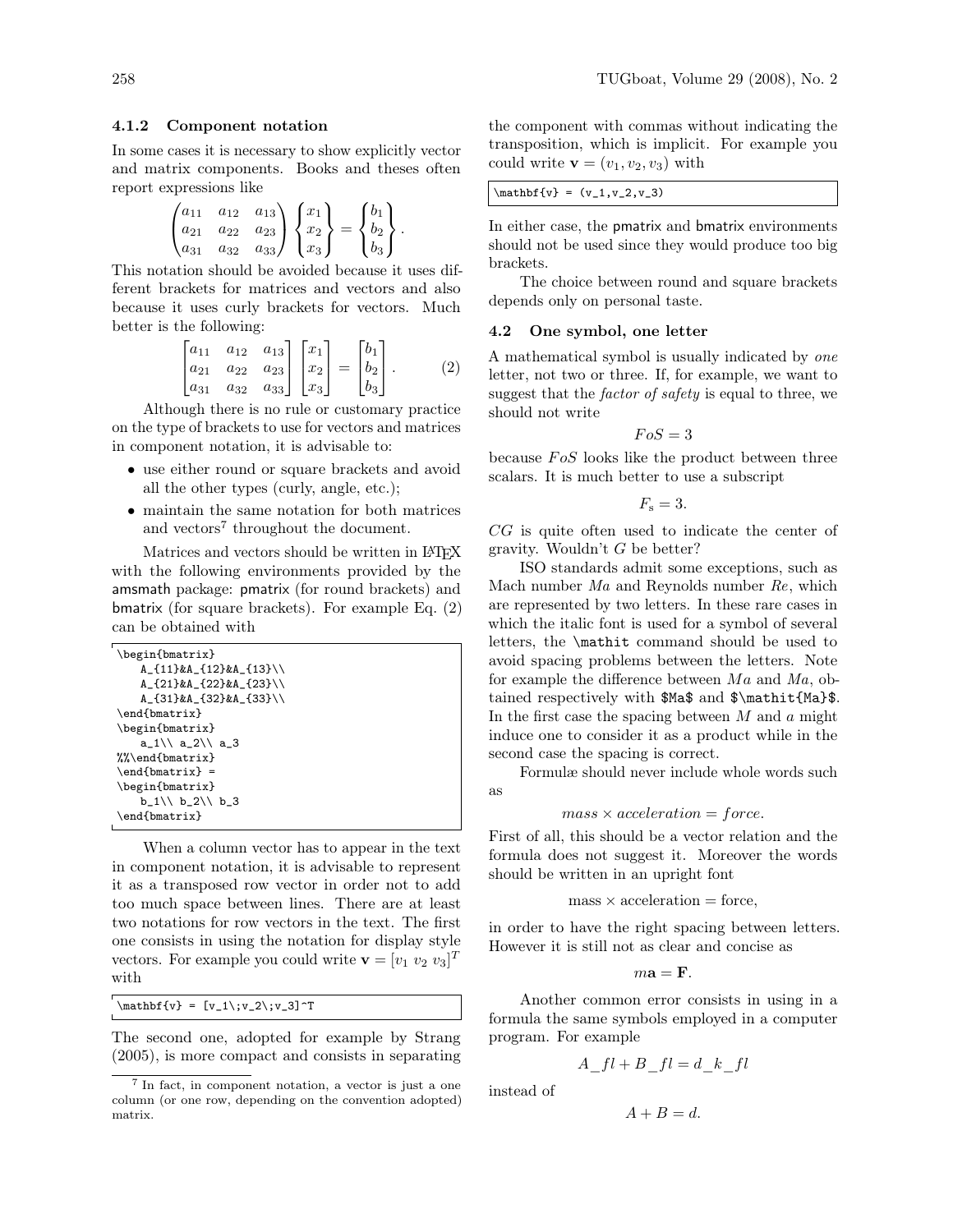## 4.3 Superscripts and subscripts

Subscripts should be used only if necessary and, even in these cases, they should not be abbreviations. For example you should not write  $\sigma_{\text{nominal}}$  or  $\sigma_{\text{nom}}$ , where "nominal" has the regular English meaning; in this case you could simply write  $\sigma_n$ . Obviously it is allowed to use subscripts (or superscripts) for indices, as in a third order tensor  $\sigma_{ijk}$ . In this case mathematical italic characters should be used with the regular command \sigma\_{ijk}.

Subscripts and superscripts follow the same rules that apply for symbols (par. [5.1\)](#page-4-1); they must be in an italic font if representing physical quantities or mathematical variables, in an upright font otherwise. For example you should write  $A_T$  if T represents the temperature but  $A_T$  if T represents a name such as "trajectory". You should write  $A_i$  if i represents a summation index.

Using words as subscripts can disfigure even simple formulæ such as

$$
T_{wheel, braking} = \frac{(T_{engine, supplied} - T_{engine, absorbed}) * C}{N}
$$

which should have been written as

$$
T_{\rm b} = \frac{C(T_{\rm s} - T_{\rm a})}{N}.
$$
 (3)

Since the "b", "s", and "a" subscripts are abbreviation of respectively "braking", "supplied", and "absorbed", they must be in an upright font according to the previous rule.

## 4.4 Appropriate notation

Appropriate notation is fundamental to make a scientific text easy to understand. To realize how important the notation is, you can just try to compute a product with Roman numerals

```
MMCDXXVIII \times XIX instead of 2428 \times 19.
```
A common error consists in using different *types* of letters for quantities of the same kind; for example indicating some lengths with Latin letters  $(l, s, a)$ and others with Greek letters  $(\alpha, \gamma)$  does not help the reader. Subscripts should be chosen carefully as well. Some books contain figures in which  $\omega_1$  is the angular velocity of body 2 and  $\omega_2$  that of body 1.

## 5 Physical and mathematical quantities

# <span id="page-4-1"></span>5.1 Symbols

ISO standards prescribe the use of italic symbols for all the physical and mathematical quantities that can assume different values; for example the names



<span id="page-4-2"></span>Figure 1: Example of mathematical variables indicated with italic letters.

of geometrical entities<sup>[8](#page-0-0)</sup> (Fig. [1\)](#page-4-2) and all the physics constants whose values are not "constant" because more accurate measures might change it.<sup>[9](#page-0-0)</sup>

All the other mathematical and physical quantities must be written in an upright font. Among these the imaginary unit  $2 + 4i$ , the base of natural logarithms  $e = 2.718...$ , and pi  $\pi = 3.141,592...$ [\(Beccari, 2007a\)](#page-7-5).

As already mentioned in the introduction, "pure" mathematics does not always follow these rules [\(Gre](#page-7-0)[gorio, 2007\)](#page-7-0).

## <span id="page-4-0"></span>5.1.1 Character types in LATEX

In mathematical mode, LATEX typesets letters in italic by default and so they represent non-constant mathematical and physical quantities. For example  $a=b\$  gives  $a=b$ .

In order to write constants, that is upright letters in mathematical mode, the \mathrm command can be used. For example \$a=\mathrm{b}\$ gives  $a = b$ . \mathrm, although using upright characters, is still in mathematical mode so it ignores spaces. If spaces are needed, it is convenient to use the \text command from amsmath. Note for example the difference between

| $v_{reduced section}$ | and | $v_{reduced section}$ |
|-----------------------|-----|-----------------------|
|                       |     |                       |

obtained respectively with

v\_\text{reduced section}

and

v\_\mathrm{reduced section}

<sup>8</sup> Points and angles, being mathematical variables, must be written in italic. Most authors indicate points with Latin upper case letters  $(A, B, C, etc.),$  segments with Latin lower case letters  $(a, b, c, etc.),$  and angles with Greek lower case letters  $(\alpha, \beta, \gamma, \text{etc.}).$ 

 $9$  For example the charge of the electron  $e$ , Planck's constant  $h$ , the reduced Planck's constant  $\hbar$ , and Boltzmann's constant k.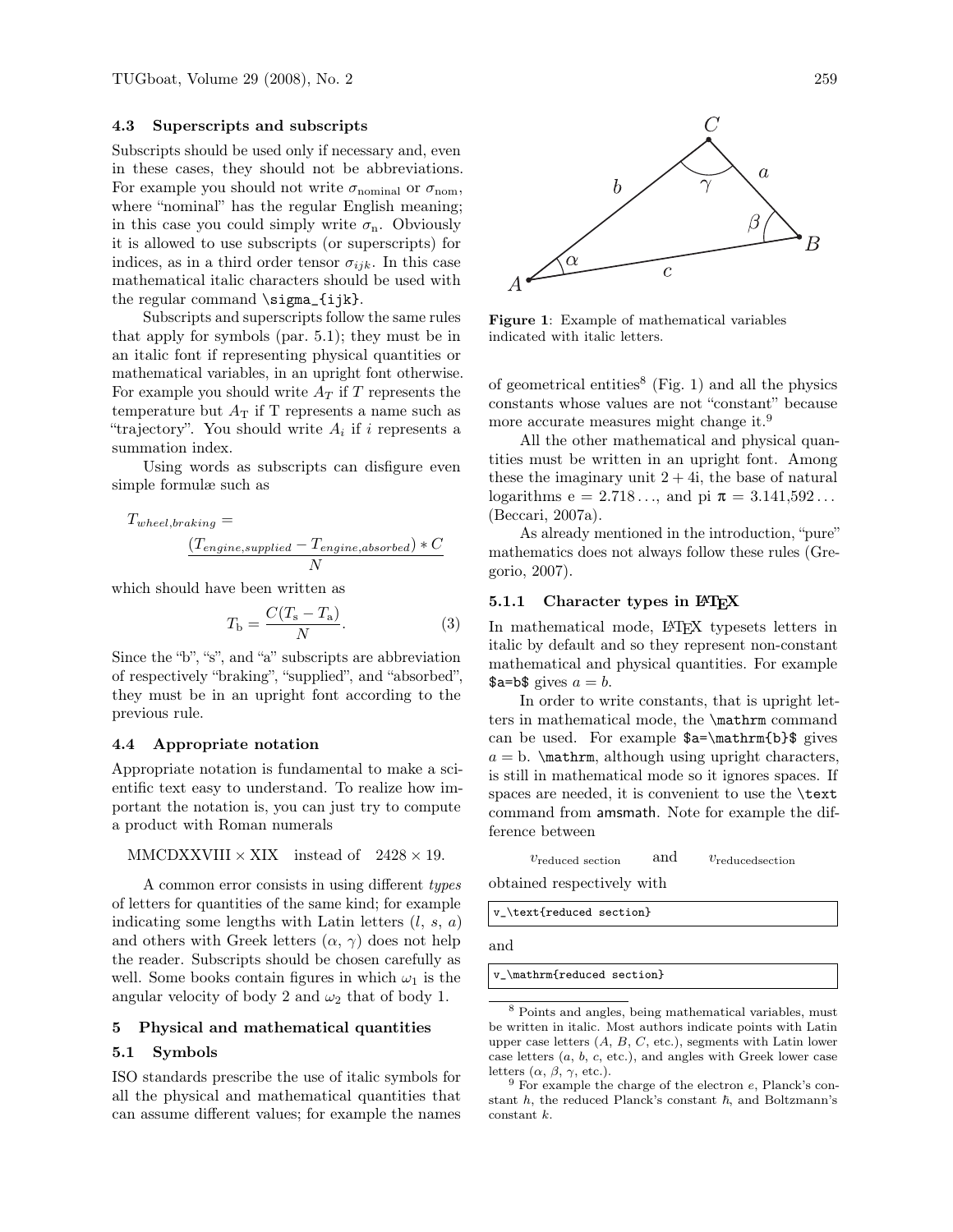\mathrm, as opposed to \text, does not let superscripts and subscripts become italic in an italic context. For example

|           | \textit{This produces \$L_\text{eff}\ne L_\mathrm{ |  |
|-----------|----------------------------------------------------|--|
| $eff$ $\$ |                                                    |  |

gives

```
This produces L_{\text{eff}} \neq L_{\text{eff}}
```
(Both \mathrm and \text with their arguments can be used directly as subscripts and superscripts as shown here; ordinarily, such multi-token sequences would need to be enclosed in braces.)

Upright Greek letters are provided by the upgreek package. Note the difference betwen  $\pi$  and  $\pi$ obtained respectively with \uppi and \pi.

The previous examples are only meant to show how to use the various commands but, as explained in the previous paragraphs, superscripts and subscripts with full words should be avoided.

## 5.2 Numbers

Numbers must always be in an upright font (123), not in italic  $(123)$ .<sup>[10](#page-0-0)</sup> This is LAT<sub>EX</sub>'s default behavior in mathematical mode, but problems might arise in the text. For this reason it is always advisable to write numbers in mathematical mode even in the text. If, for example, a number appears in an italic sentence, the mathematical mode enforces the upright font. For example

| walk \emph{at most 2 km} north |
|--------------------------------|
| gives                          |
| walk at most 2 km north        |
| instead of the correct form    |
| walk at most 2 km north        |
| that can be obtained with      |

|  |   |  | walk \emph{at most \$2\$ km} north |  |  |
|--|---|--|------------------------------------|--|--|
|  | . |  |                                    |  |  |

[Lesina \(1986\)](#page-8-10) provides some rules for numbers in the text. They can be summarized in [\(Gregorio,](#page-7-17) [2005\)](#page-7-17):

- *Numbers less than twenty*[11](#page-0-0) must be in words. For example: the pinion has eleven teeth.
- If a number represents a *precise measure*, it must be in figures. For example: the long side is 1.5 m.
- If a number represents an *approximate measure*, it must be in words, unless the number is too long (when written). In this case it is easy to round it because no one is interested in knowing that a building is one kilometer or 1123 m distant (except in some specific cases). When reporting approximate numbers, the units must be explicitly written as well. You can write then "in about twenty meters" but not "in about 20 m".
- A number must be written in figures if it is coupled with another one that is in figures. For example you can write: there are 10 subjects of the first type and 154 of the second one.
- Never begin a sentence with a number written in figures.

Roman numerals, although quite rare in scientific texts, must always be written in an upright font, like the Arabic numbers. You should then write XVI instead of XVI.

Long numbers should have a comma every three  $\text{digits:}^{12}$  $\text{digits:}^{12}$  $\text{digits:}^{12}$ 

$$
\begin{array}{c} 125{,}362 \\ 0.398{,}276 \\ 12.345{,}4. \end{array}
$$

In scientific documents the comma is usually substituted by a thin space  $(\lambda)$ , [\(Wright, 2008a\)](#page-8-11). Luckily this can be done automatically with the command \np of the numprint package. Here are some of the features of this package:

- Addition of a *separator every three digits*. The separator (, or . or  $\setminus$ , or  $\tilde{\phantom{a}}$ ) depends on the language in use (defined by the babel package). The English separator is a comma , and so \np{15000000} gives 15,000,000.
- Substitution of the *decimal symbol*. Independently from the decimal symbol used in the L<sup>A</sup>TEX code, numprint represents numbers with the one that is appropriate for the language in use: . in English and , for the other European languages. For example, when writing in English,  $\np{3,15}$  becomes 3.15.
- *Approximation of decimal numbers* to the desired number of significant figures. If using three significant figures,  $\np{2,742647826672}$ becomes 2.743.
- Conversion of the E, e, D, and d characters into the *exponential format*. [13](#page-0-0) For example  $\n\pi{1,234E-4}$  becomes  $1.234 \times 10^{-4}$ .

<sup>10</sup> Dates are an exception to this rule and might be in italic if their context is.

<sup>11</sup> Other authors suggest numbers of at most one digit.

 $^{\rm 12}$  Often four-digit numbers are not separated. Thus you would write 1234 but 12,345 [\(Wright, 2008a\)](#page-8-11).

<sup>&</sup>lt;sup>13</sup> This function is particularly useful when reporting data produced by software such as FORTRAN, MATLAB, etc.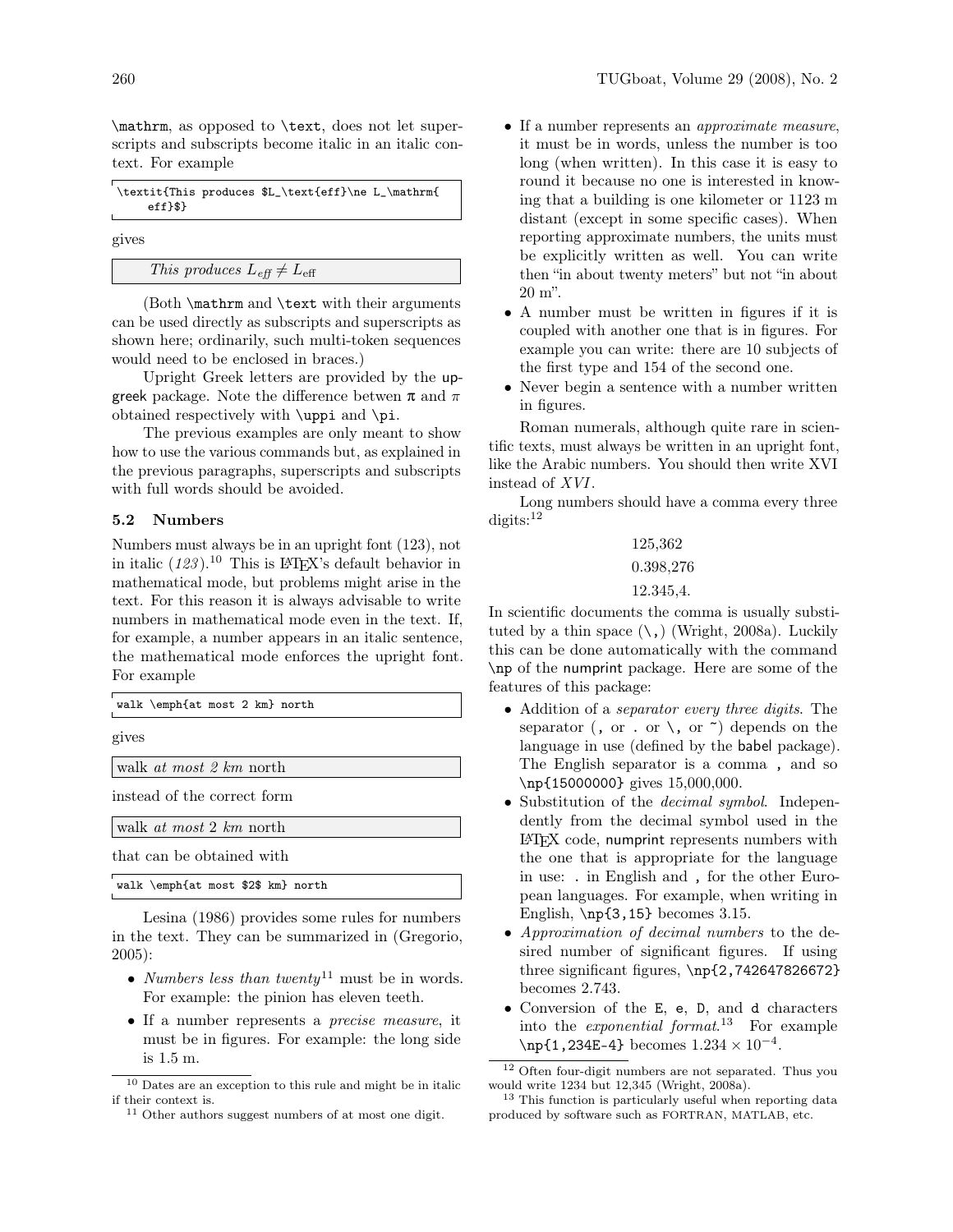

<span id="page-6-1"></span>Figure 2: Units enclosed in round brackets.

• *Automatic addition of zeros*, if necessary. For example \np{,12} becomes 0.12.

## 5.3 Significant figures and scientific notation

Experimental sciences often express evaluations and results with numerical quantities. Some numerical quantities, such as  $\pi$ , e,  $\sqrt{2}$ ,  $\frac{2}{3}$ , are exact. Quantities deriving directly or indirectly from measures or estimates are, on the contrary, approximate. The representation, both in floating-point and in fixedpoint, of approximate quantities is very important because it provides information about the precision with which the quantities are known. For example

$$
h = 1.23 \,\mathrm{m}
$$
 and  $h = 1.230,00 \,\mathrm{m}$ 

might seem similar but have quite different meanings. In the first case  $h$  is a length known with a margin of  $\pm 5$  mm and then it derives from quite inaccurate measures, in the second case the margin is  $\pm 5 \mu m$ and then it derives from very accurate measures.

Therefore, the number of significant digits of a numerical quantity is very important, sometimes even more important than the digits themselves.<sup>[14](#page-0-0)</sup> Unfortunately, numerical quantities are very often represented with too many significant digits, especially when reporting results of calculations.

Scientific notation, which is a way of expressing approximate numbers with integer powers of ten, provides a concise notation and allows to immediately identify the number of significant digits.

### 5.4 Units

Units [\(ISO 1000, 1982;](#page-7-18) [Bureau International des](#page-7-19) [Poids et Mesures, 2006\)](#page-7-19) are often made of multiple

| $\chi$   | $C_1$    | $C_2$    | $a_1$ |
|----------|----------|----------|-------|
|          | (N/rad)  | (N/rad)  | (m)   |
| $\Omega$ | 73,000.0 | 90,000.0 | 0.912 |
| 0.05     | 70,899.3 | 89,143.7 | 0.912 |
| 0.10     | 68,565.1 | 88,850.5 | 0.912 |

<span id="page-6-0"></span>Table 1: Units enclosed in round brackets.

letters (kg, Pa, mm, MN, rad, etc.) and must follow some rules:

- they must be written with an upright font;
- they cannot be separated by a line break from the numeric quantity to which they refer;
- they cannot be enclosed in square brackets.

Square brackets cannot be used with units because in metrology they mean "unit of" [\(Beccari, 2007a\)](#page-7-5). For example

$$
a = 25 \text{ m/s}^2
$$
 and  $[a] = \text{m/s}^2$ 

can be written, but not

$$
a = 25 \,[\mathrm{m/s^2}].
$$

On the other hand, round brackets can be used in tables and graphs when units appear next to a symbol of the corresponding physical quantity instead of the numeric value to which they refer (Tab. [1](#page-6-0) and Fig. [2\)](#page-6-1).

Some conceptual errors can be added to the previous typographic errors. One of the most common is to indicate the second (unit of time) with "sec" (that means secant in trigonometry) instead of the symbol "s". A good guide on units is the manual of the siunitx package [\(Wright, 2008b\)](#page-8-12). With this package the user does not have to format units by hand. For example

\unit{32.1}{\micro\meter}

gives

 $32.1 \mu m$ 

The package writes the units with upright characters and adds an indivisible space between the number and the unit.

Another common error is using the upper case "K" to indicate kilo. In the context of units, "K" can only mean "Kelvin" while kilo is written with the lower case "k". Thus you should write kg, kB, etc. to indicate kilogram, kilobyte, etc. In general the name of the units of the International System have an upper case initial when named after scientists (e.g. N, W, Pa, J), lowercase initials in all other cases (e.g. m, lm, cd). The liter, which can be written both upper and lower case (l, L) in Europe and must be upper case in the USA (L), is the only exception to

<sup>14</sup> For example, in some contexts, there might be more difference between 2.1 and 2.150,2 than between 2.1 and 2.9.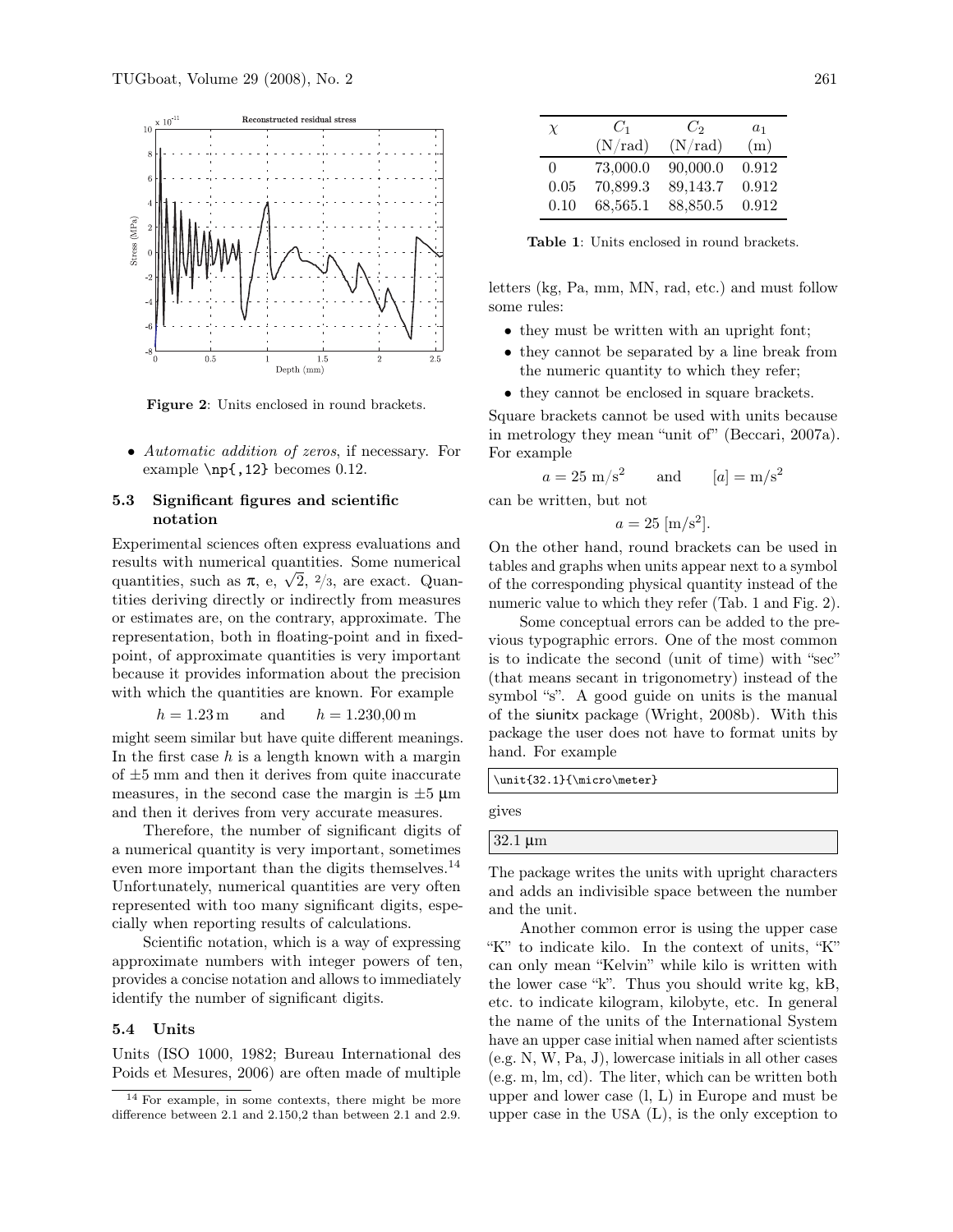this rule [\(Ceraolo, 2007;](#page-7-20) [Bureau International des](#page-7-19) [Poids et Mesures, 2006\)](#page-7-19). (Also, the official spelling is 'litre', although 'liter' is typical in the USA, as seen in the present article.) When units are spelled out, they must always start with a lowercase letter, e.g. newton, siemens [\(Ceraolo, 2007;](#page-7-20) [NIST, 2001\)](#page-8-13).

## 6 Ambiguities

The digit "zero" should not be indicated by  $\emptyset$  in handwriting. The context will clearly show that it is not a lower case "o". However, the symbol ∅ should be used when writing program code by hand because, in this particular case, it would be difficult to distinguish "O" from "0".

With electronic typesetting it is advisable to indicate liters with the capital letter "L" instead of the lower case "l". Although the standards allows both forms [\(ISO 1000, 1982;](#page-7-18) [Giacomo, 1980;](#page-7-21) [Bureau](#page-7-22) International des Poids et Mesures,  $1979$ ,  $^{15}$  $^{15}$  $^{15}$  the lower case letter could be confused with the number one and the upper case "i". Note the similarity between the following: l, 1, I.

## 7 Conclusions

These notes are meant to contribute to reducing the "illiteracy" with which, sometimes, very interesting and profound mathematical formulæ are written. The importance of clarity and efficacy of communication, especially scientific communication, should never be underestimated.

## 8 Acknowledgments

We would like to thank Valeria Angeli, Luca Baldini, Riccardo Bartolozzi, Barbara Beeton, Marco Beghini, Karl Berry, Massimo Ceraolo, Andrea Domenici, Massimiliano Dominici, Beatrice Lazzerini, Caterina Mori, Pier Angelo Mori, Antonio Sponziello and Joseph Wright for their suggestions during both the writing and reviewing process of this article. We would also like to thank Claudio Beccari and Enrico Gregorio for their enlightening discussions on the GHT forum ([http://www.guit.sssup.it/phpbb/index.](http://www.guit.sssup.it/phpbb/index.php) [php](http://www.guit.sssup.it/phpbb/index.php)) about some of the topics of this article.

### Bibliography

- <span id="page-7-6"></span>American Mathematical Society. "User's Guide for the amsmath Package". 2002. [ftp://ftp.ams.](ftp://ftp.ams.org/pub/tex/doc/amsmath/amsldoc.pdf) [org/pub/tex/doc/amsmath/amsldoc.pdf](ftp://ftp.ams.org/pub/tex/doc/amsmath/amsldoc.pdf).
- <span id="page-7-3"></span>Beccari, C. "Typesetting mathematics for science and technology according to ISO31XI". *TUG-*

*boat* 18(1), 39–48, 1997. [http://www.tug.org/](http://www.tug.org/TUGboat/Articles/tb18-1/tb54becc.pdf) [TUGboat/Articles/tb18-1/tb54becc.pdf](http://www.tug.org/TUGboat/Articles/tb18-1/tb54becc.pdf).

- <span id="page-7-5"></span>Beccari, C. Private communication, 2007a.
- <span id="page-7-4"></span>Beccari, C. *Introduzione all'arte della composizione tipografica*. 2007b. [http://www.guit.sssup.it/](http://www.guit.sssup.it/downloads/GuidaGuIT.pdf) [downloads/GuidaGuIT.pdf](http://www.guit.sssup.it/downloads/GuidaGuIT.pdf).
- <span id="page-7-7"></span>Bellacchi, G. *Introduzione storica alle funzioni ellittiche*. Barbera, Firenze, 1894.
- <span id="page-7-8"></span>Bertini, E. *Introduzione alla geometria proiettiva degli iperspazi*. E. Spoerri, Pisa, 1907.
- <span id="page-7-9"></span>Bianchi, L. *Lezioni sulla teoria dei gruppi di sostituzioni*. E. Spoerri, Pisa, 1899.
- <span id="page-7-10"></span>Bonola, R. *La geometria non-euclidea*. Zanichelli, Bologna, 1906.
- <span id="page-7-11"></span>Burali-Forti, C. *Lezioni di geometria metricoproiettiva*. Fratelli Bocca, Torino, 1904.
- <span id="page-7-22"></span>Bureau International des Poids et Mesures. "Resolution 6". In *Comptes Rendus de la 16*<sup>e</sup> *Conférence Générale des Poids et Mesures*, page 101. 1979.
- <span id="page-7-19"></span>Bureau International des Poids et Mesures. *The International System of Units (SI)*. Pavillon de Breteuil, Sèvres, France, 8<sup>th</sup> edition, 2006.
- <span id="page-7-12"></span>Caprilli, A. *Nuove formole d'integrazione*. Belforte, Livorno, 1912.
- <span id="page-7-20"></span>Ceraolo, M. Private communication, 2007.
- <span id="page-7-13"></span>Cesaro, E. *Corso di analisi algebrica con introduzione al calcolo infinitesimale*. Bocca, Torino, 1894.
- <span id="page-7-14"></span>Dini, U. *Fondamenti per la teorica delle funzioni di variabili reali*. Nistri, Pisa, 1878.
- <span id="page-7-15"></span>Fubini, G. *Introduzione alla teoria dei gruppi discontinui e delle funzioni automorfe*. E. Spoerri, Pisa, 1908.
- <span id="page-7-16"></span>Gazzaniga, P. *Gli elementi della teoria dei numeri*. Drucker, Verona-Padova, 1903.
- <span id="page-7-21"></span>Giacomo, P. *Metrologia* 16(1), 55–61, 1980.
- <span id="page-7-17"></span>Gregorio, E. Discussione sul forum di GJr, 2005. [http://www.guit.sssup.it/phpbb/viewtopic.](http://www.guit.sssup.it/phpbb/viewtopic.php?t=1220) [php?t=1220](http://www.guit.sssup.it/phpbb/viewtopic.php?t=1220).
- <span id="page-7-0"></span>Gregorio, E. Private communication, 2007.
- <span id="page-7-18"></span>ISO 1000. "SI units and recommendations for the use of their multiples and of certain other units". In *ISO Standards Handbook N. 2*. International Organization for Standardization, Geneva, 2nd edition, 1982.
- <span id="page-7-1"></span>ISO 31/11. "Mathematical sign and symbols for use in physical sciences and technology". In *ISO Standards Handbook N. 2*. International Organization for Standardization, Geneva, 2nd edition, 1982.
- <span id="page-7-2"></span>ISO 31/12. "Dimensionless parameters". In *ISO Standards Handbook N. 2*. International Organization for Standardization, Geneva, 2nd edition, 1982.

<sup>&</sup>lt;sup>15</sup> The ISO standards allow the use of liters although the International System unit for the volume is  $m<sup>3</sup>$  and its multiples [\(Bureau International des Poids et Mesures, 2006\)](#page-7-19).